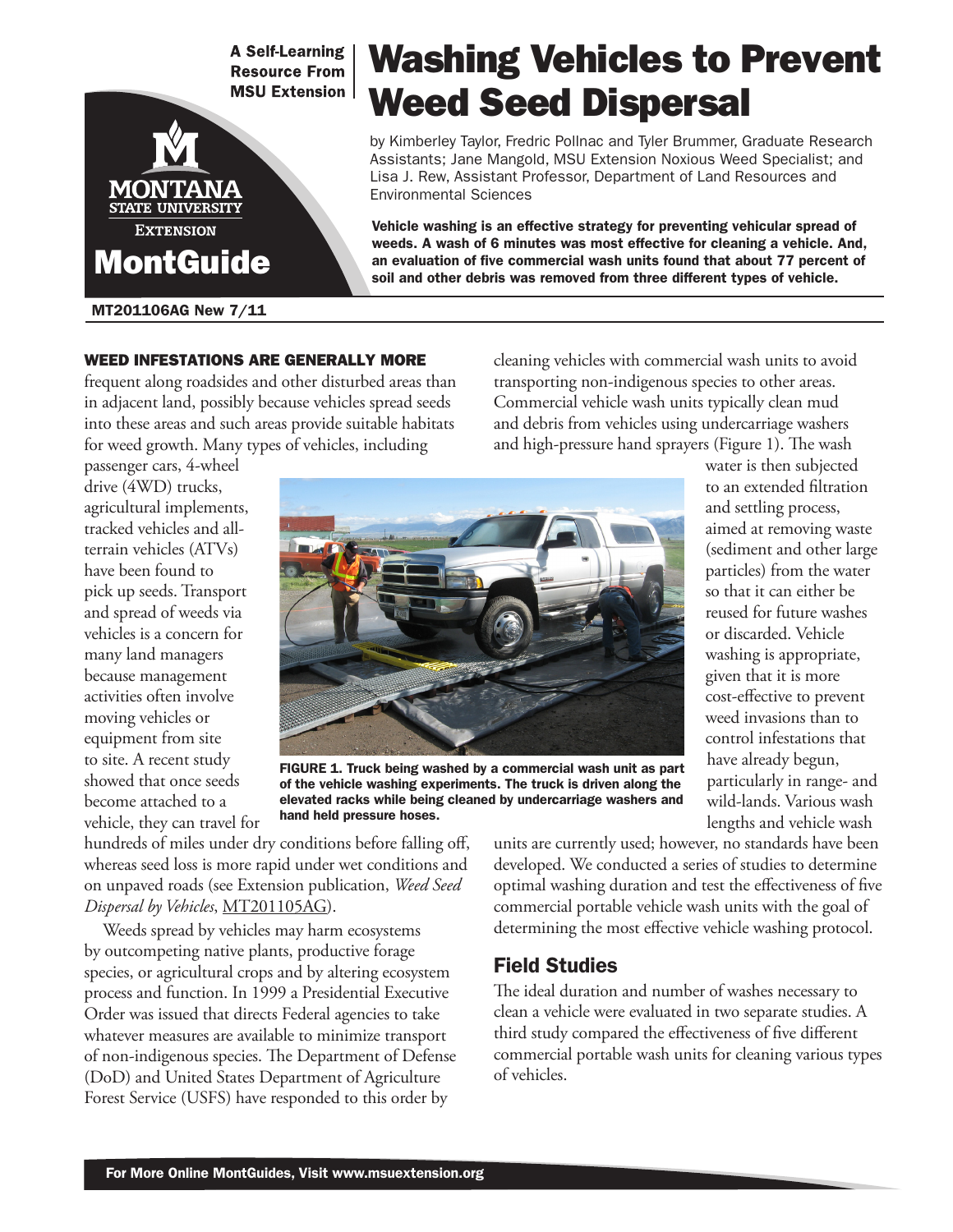## *Vehicle wash duration.*

The first study evaluated how much soil and other debris is removed from a vehicle by washes of different durations using a commercial wash unit with undercarriage wash attachments and two high pressure hoses. A known amount of soil was sprayed onto the underside of a meticulously clean pickup truck and allowed to dry for 12 hours. The truck was then washed for 1.5, 3, or 6 minutes. At the end of each wash, soil removed from the truck was collected. This soil was then dried, weighed, and compared to the amount of dry soil applied to the truck to determine what percent of the applied soil was removed during each of the washes.

## *Number of vehicle washes.*

To evaluate how the number of washes affects soil removal, a similar study was conducted by again spraying a known amount of soil onto the underside of a clean pickup. This truck was then driven directly to the same wash unit and washed for 3 minute intervals, providing total wash times of 3, 6, 9, 12 and 15 minutes. The soil collected from each wash was dried and weighed to determine how much soil was removed by each successive wash.

It should be noted that for both of these experiments fine filters (200 microns) were used as part of the wash system, however, such a filter does allow some particles to be lost thereby reducing the amount of soil matter available for recapture.

## *Wash unit comparison.*

We compared the effectiveness of five commercial portable wash units that differed in water pressure and water use levels on three different vehicle types (tracked bulldozer, off-road fire engine, and light 4WD vehicle). Four of the units had undercarriage wash attachments and all had pressurized hand hoses. Before the study began, the test vehicles were cleaned meticulously and then driven 1 mile at 10 to 15 miles/hour on a figure-eight course that contained an off-road section with a mud bog and was accessed via a gravel road. Vehicles were washed for five minutes by the commercial wash unit and then by the USFS crew. The tracked bulldozer underwent a modified routine and was transported on a trailer to the off-road section of the course and driven around the 0.4 mile test area. The bulldozer was then returned to the trailer and washed by the commercial wash unit for 60 minutes (as per normal commercial practice), after which it was cleaned by the USFS washing crew.

The soil and other debris collected from each vehicle type by each commercial wash unit was dried and weighed, as was the soil and other debris collected during the follow-up USFS washes. At the end of each commercial wash unit test (18 cycles for each wheeled vehicle type and once for tracked), each vehicle was returned to the USFS elevated rack for a meticulous inspection with wheels removed as appropriate, and additional cleaning performed to remove any remaining



FIGURE 2. Percent soil material removed from a muddied truck during washes of different durations. There were 4 replicates for the 1.5 and 6 minute wash and 6 replicates for the 3 minute wash.\*



\* The very fine soil particles passed through the filter system meaning that not all of the soil added to the vehicle was available for recovery. Therefore, the pattern and not the amount is of more importance. The black line in the middle of the box represents the median, the box represents 50 percent of the data and the whiskers all the data.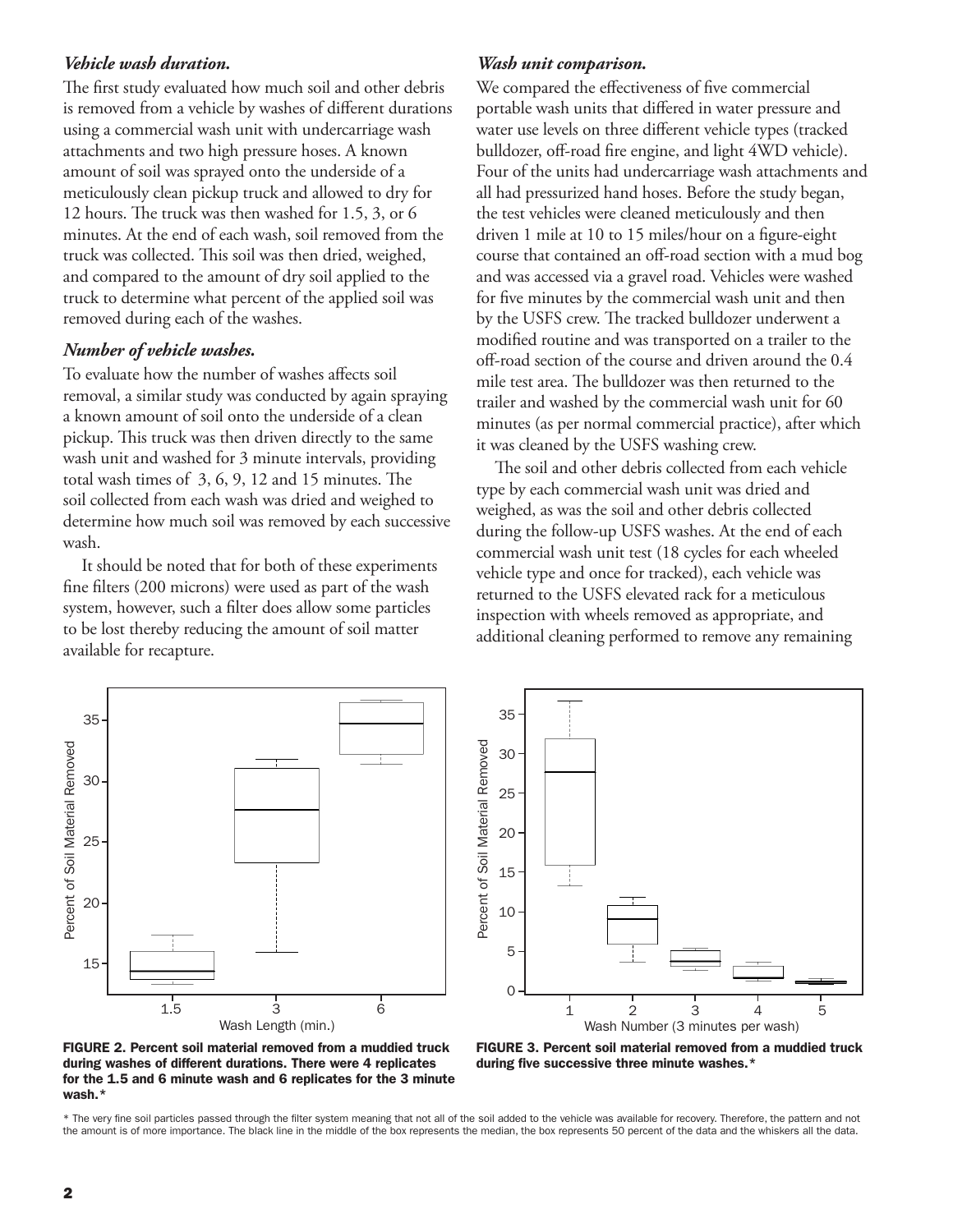

FIGURE 4. Percent of soil material removed by vehicle type for five commercial wash units.

soil. This soil was dried, weighed and combined with the soil from the follow-up USFS washes to determine the total amount of soil and other debris not dislodged by the commercial vehicle washing units.

# **Results**

## *Vehicle wash duration.*

Longer duration single wash times resulted in more soil being removed than a single 1.5 minute wash. The average percent of total soil removed from trucks differed between wash times (Figure 2), with the 6 minute wash removing the most soil and the 3 minute wash removing more soil than the 1.5 minute wash.

## *Number of vehicle washes.*

Our study showed that an additional amount of soil was removed with each successive wash. However, after the third wash (9 minutes in total) only small amounts of soil were removed (Figure 3), again demonstrating that a 6 minute wash was most effective.

## *Wash unit comparison.*

Evaluation of the five commercial vehicle wash units showed a relatively high efficiency (66 percent to 95 percent of soil removed) for all units (Figure 4). Wash units had higher soil removal efficiencies for the bulldozer, likely because it was washed for longer than the other vehicles. While there was some variability between wash units, overall the units performed similarly with a trend that larger vehicles were cleaned more effectively than the smaller vehicles.

# Conclusion

Our results showed that wash length and number of washes is important when cleaning a vehicle to remove soil that may contain weed seeds. Vehicles washed for 6 minutes in one wash or two to three successive 3 minute washes were the cleanest. If time is limited, a 3 minute wash still removes much more soil material than a 1.5 minute wash which is considered standard by some wash unit operators. All commercial wash units, regardless of water pressure or water use, performed similarly. Vehicle wash units represent an effective solution for removing soil and other debris from vehicles before entering weed free areas, or after leaving weed infested areas. Their mobility and durability make them ideal for situations where space is limited and a large number of vehicles need to be cleaned.